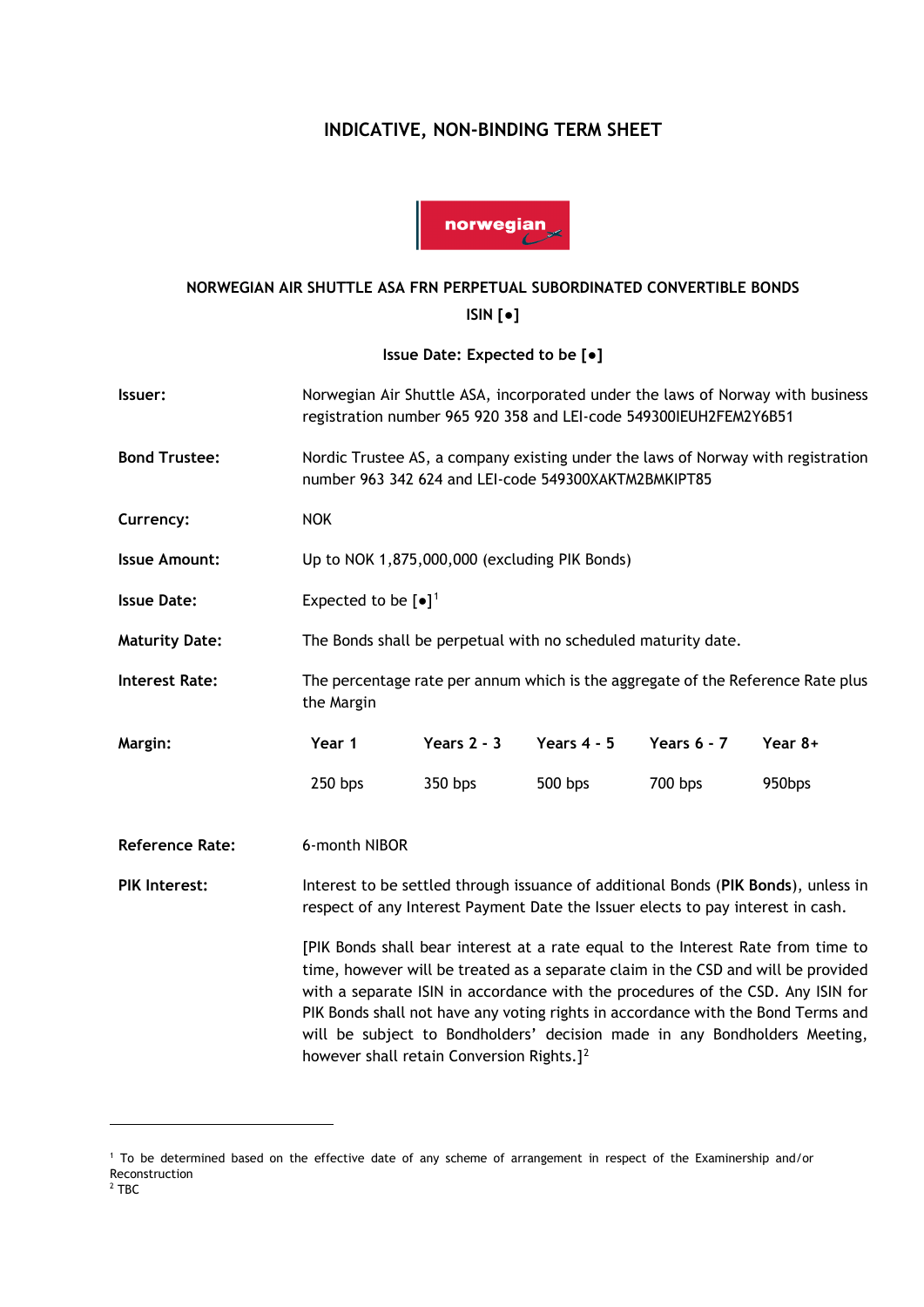**Interest Payment Date:** The last day of each Interest Period, the first Interest Payment Date being [●] **Interest Periods:** Subject to adjustment in accordance with the Business Day Convention, the period

**Business Day:** A day on which both the relevant CSD settlement system is open and the relevant Bond currency settlement system is open

**Business Day Convention:** If the last day of any Interest Period originally falls on a day that is not a Business Day, the Interest Period will be extended to include the first following Business Day unless that day falls in the next calendar month, in which case the Interest Period will be shortened to the first preceding Business Day

**Default Interest:** Interest Rate plus 2 percentage points p.a.

between [●] and [●] each year

**Conversion Rights:** Each Bond (including PIK Bonds) shall entitle the holder, at any time during the Conversion Period, to convert such Bond into ordinary shares of the Issuer (**Shares**), credited as fully paid, at the Conversion Price.

**Conversion Price:** NOK [ $\bullet$ ]<sup>3</sup>, subject to adjustment as set out in *Anti-Dilution Protection* below

> Upon conversion of Bonds to Shares, a consideration equal to the Conversion Price shall be paid for each Share. Payment shall be carried out by set-off against the Bonds. The number of new Shares to be issued upon conversion shall equal the aggregate nominal value of the Bonds that are to be converted, divided by the Conversion Price. If this does not result in a whole number of Shares, the number shall be rounded down to the nearest number of whole Shares.

**Conversion Period**: The Conversion Period shall commence:

- (a) in respect of up to NOK 20,000,000 of Bonds subscribed for by each creditor (taken together with its affiliates and related parties), on the date that is 30 days after the Issue Date; and
- (b) in respect of Bonds subscribed for by each creditor (taken together with its affiliates and related parties) in excess of NOK 20,000,000 in aggregate, on the second anniversary of the Issue Date,

and in each case shall end on (and include) the tenth Business Day prior to (i) the Conversion Right Expiry Date or (ii) any earlier date fixed for redemption of the Bonds.

Any Bondholder that is also a shareholder of the Issuer on the date on which an Extension Resolution is proposed at a General Meeting of the Issuer shall vote in favour of the Extension Resolution.

**Conversion Right Expiry Date** means the date that is (i) five years from the date on which the issue of the Bonds was approved by the Issuer or, if later (ii) the

<span id="page-1-0"></span> $3$  Conversion Price to be 150% of the share price in respect of the Rights Offering / Private Placement.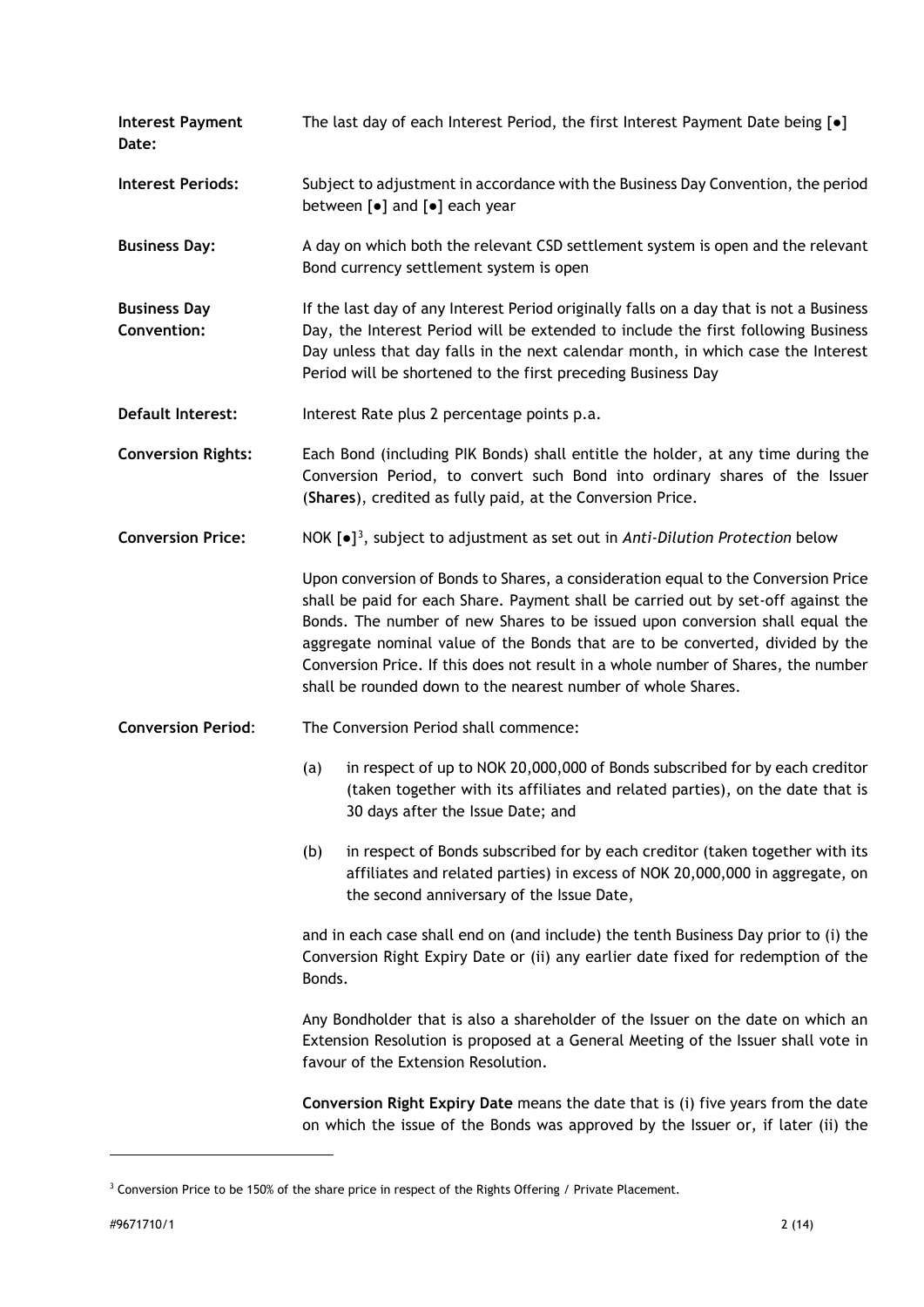latest date on which the Conversion Rights may be exercised pursuant to an Extension Resolution.

**Extension Resolution** means a valid resolution by the Issuer, to be made prior to the Conversion Right Expiry Date, to extend the conversion period for the Conversion Rights.[4](#page-2-0)

**Conversion Notice Period**: Ten Business Days.

**Interest following Conversion Right Expiry Date** If the Conversion Right Expiry Date occurs, the provisions with respect to Default Interest shall apply, save that the rate of such Default Interest shall be the Interest Rate plus 20 percentage points p.a., until such time as the Conversion Right Expiry Date is extended.

**Anti-Dilution Protection:** Euro-market standard anti-dilution provisions dealing with, *inter alia*, share consolidations, share splits, spin-off events, rights issues and reorganisations (provided that no adjustment shall occur as a consequence of any event or circumstance provided for by any scheme of arrangement in relation to the Examinership and/or Reconstruction (as defined below)).

**Subscription Price:** 100% of the Initial Nominal Amount

**Initial Nominal**  NOK 1

**Amount:**

**Minimum Investment:** The minimum permissible investment in the Bonds is the NOK equivalent of EUR 100,000.

**Use of proceeds:** The Issuer will use the net proceeds from the Bond Issue for the general corporate purposes of the Issuer and its subsidiaries.

**Status of the Bonds:** The Bonds, including any accrued interest any other amounts due in respect of the Bonds, shall constitute direct, unsecured obligations of the Issuer and shall rank:

- (a) *pari passu* without any preference among themselves (**Parity Obligations**);
- (b) senior in right and priority of payment to the ordinary share capital of the Issuer (**Junior Obligations**); and
- (c) junior in right and priority of payment, and shall be postponed and subordinated to, all present and future claims of all (i) unsubordinated creditors of the Issuer, and (ii) subordinated creditors whose rights are expressed to rank senior to the Bonds.
- **Dividend Restriction:** No declaration or making of dividend, interest or other distributions or payments (including by way of repurchase) in respect of Junior Obligations or Parity

<span id="page-2-0"></span><sup>4</sup> Pursuant to Norwegian law, conversion rights may not be granted in excess of five years without a subsequent resolution extending such period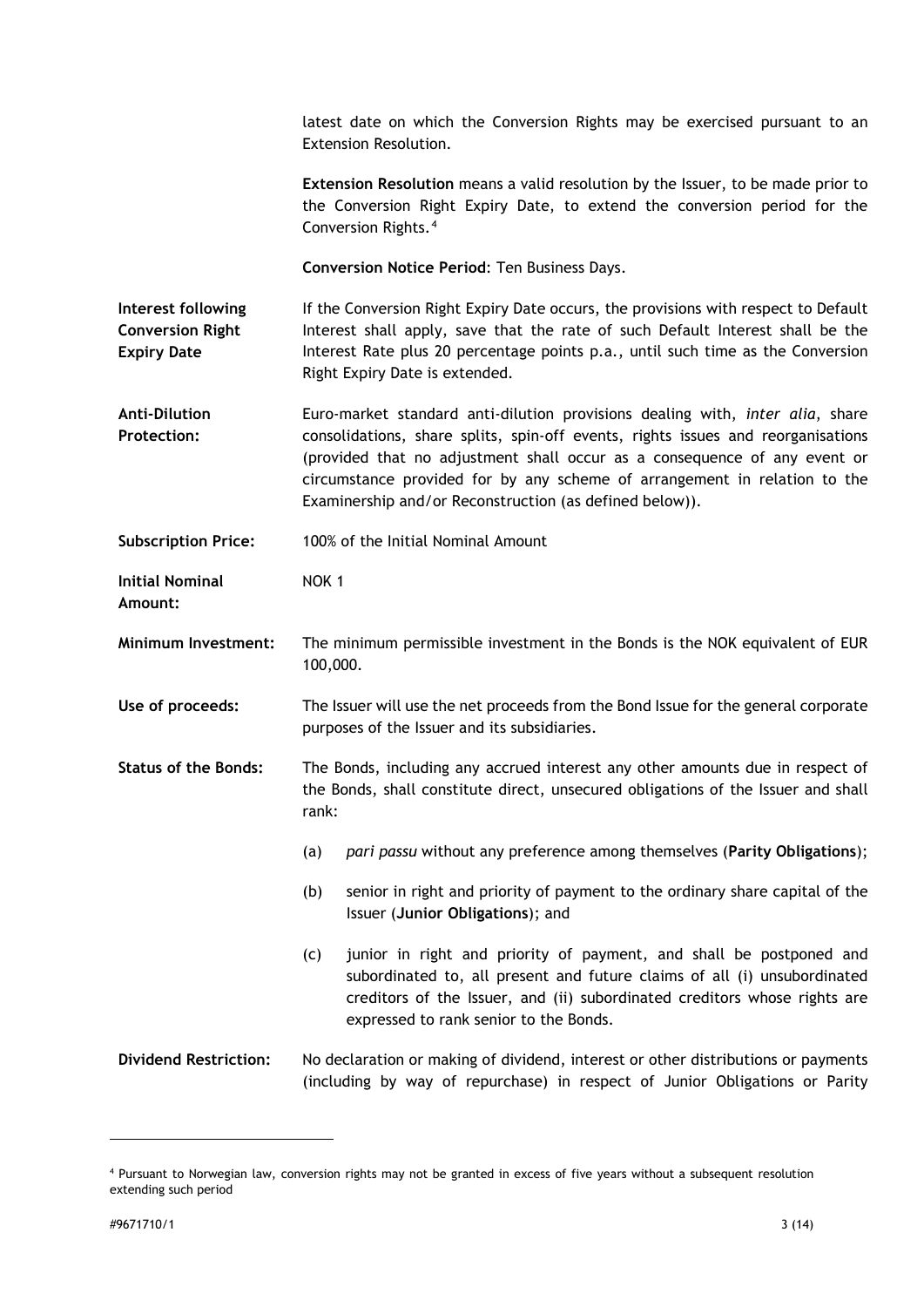Obligations at any time while the Bonds (including any PIK Bonds) remain outstanding.

- **No set-off:** Subject to applicable law, no Bondholder may exercise, claim or plead any right of set-off, compensation or retention in respect of any amount owed to it by the Issuer in respect of, or arising under or in connection with the Bonds and each Bondholder shall, by virtue of its holding of any Bond, be deemed to have waived all such rights of set-off, compensation or retention.
- **Listing:** The Issuer shall use its reasonable endeavours to ensure that the Bonds are listed on an Exchange within 6 months after the Issue Date and thereafter remain listed on an Exchange until the Bonds have been redeemed in full.
- **Exchange:** Oslo Børs or any regulated market as such term is understood in accordance with the Markets in Financial Instruments Directive (Directive 2004/39/EC) or the Markets in Financial Instruments Directive 2014/65/EU (MiFID II), as applicable.
- **Transaction Security:** Unsecured
- **Finance Documents** The Bond Terms, the Bond Trustee Agreement, the Calculation Agency Agreement and any other document designated by the Issuer and the Bond Trustee as a Finance Document.

**Conditions Precedent:** Disbursement of proceeds from the Bonds to the Issuer shall be conditional upon the events set out in Schedule 1 to this Term Sheet being fulfilled.

**Issuer Call Option:** The Issuer shall at any time after the fourth anniversary of the Issue Date (the **First Call Date**) have the right to redeem all or part of the Outstanding Bonds (including, if any, PIK Bonds), together with accrued and unpaid interest, at a price equal to:

- (a) from the First Call Date to the fifth anniversary of the Issue Date, 103% of Nominal Amount; and
- (b) after the fifth anniversary of the Issue Date, 100% of the Nominal Amount,

such right to be exercised by prior written notice to the Bond Trustee not more than 60 nor less than 30 calendar days prior to the settlement date for redemption.

**Listing Failure Event:** means that:

- (a) the Bonds have not been admitted to listing on an Exchange on or before the date that is 6 months after the Issue Date, or
- (b) in the case of a successful admission to listing, that a period of 6 months has elapsed since the Bonds ceased to be admitted to listing on an Exchange.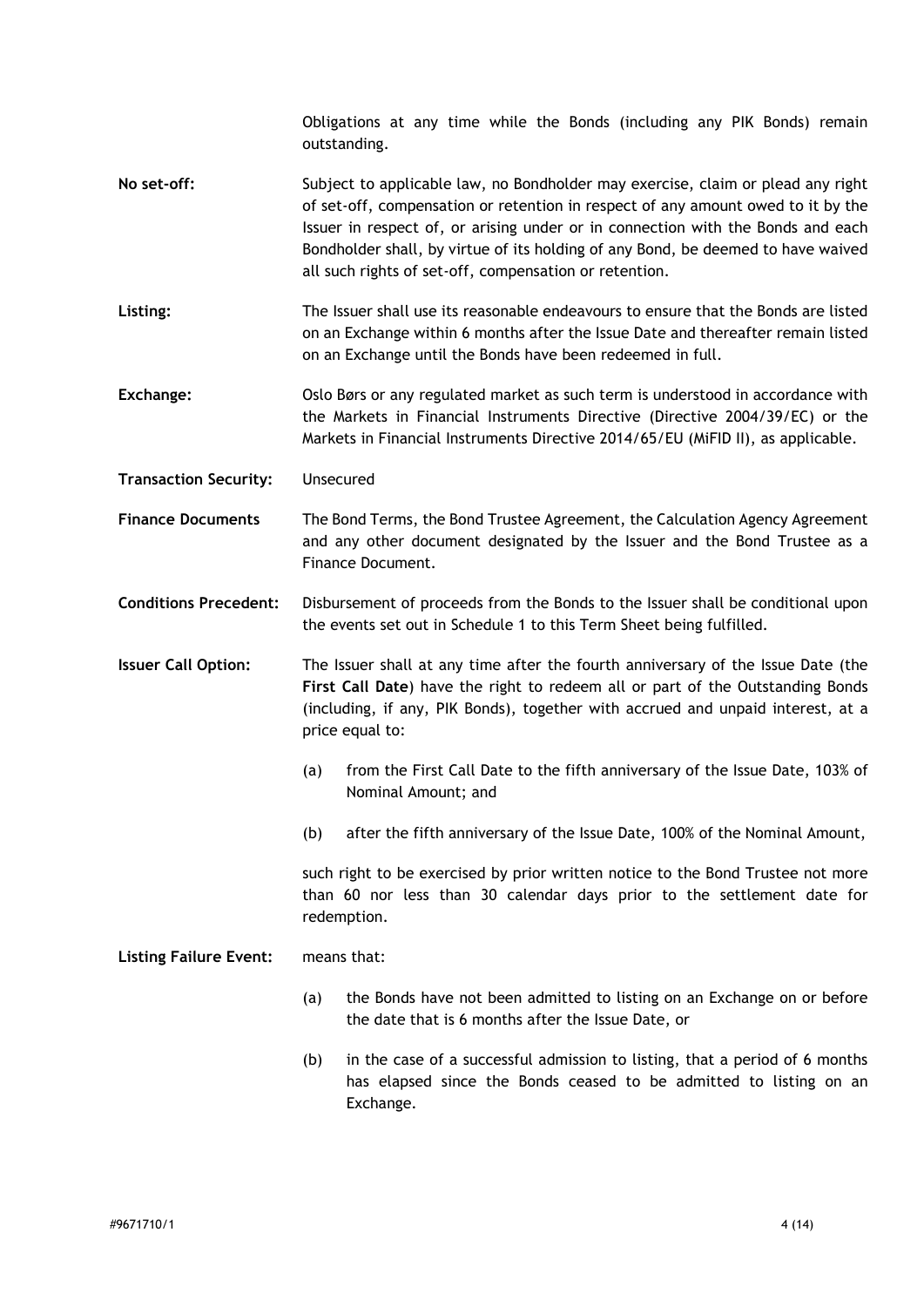per kilometer compared to the levels in 2010 and seek to be one of the leaders within the European airline industry in respect of emissions and sustainability. **Information Undertakings:** Customary information undertakings, to include making financial reports available on the website of the Issuer, and informing the Bond Trustee and the Bondholders of a Listing Failure Event or the occurrence of the Conversion Right Expiry Date **No Events of Default:** The Bond Terms will not contain any event of default provisions. Neither the Bond Trustee nor the Bondholders may declare any event of default by the Issuer of any of its obligations under the Bond Terms or accelerate, demand or enforce payment of any such obligations (neither on a contractual basis nor on the basis of general principles of Norwegian law). Notwithstanding the foregoing, the Bond Trustee may demand that the Bonds shall become due and payable, together with accrued and unpaid interest, on or after the date on which any order is made or resolution is passed for the final and irrevocable liquidation, final and irrevocable winding-up or final and irrevocable dissolution (or an analogous insolvency process in any jurisdiction) of the Issuer (otherwise than for the purposes of reconstruction, amalgamation or merger where the Issuer is still solvent and the continuing entity assumes substantially all of the assets and obligations of the Issuer). **Bond Terms:** The standard Nordic Bond Terms for corporate high yield bonds related to each Relevant Jurisdiction will regulate the rights and obligations with respect to the Bonds. In the event of any discrepancy between this term sheet and the Bond Terms, the provisions of the Bond Terms shall prevail. By filing an application to subscribe for Bonds, each investor accepts to become a Bondholder (as defined in the Bond Terms) and to be bound by the provisions of the Bond Terms. Further, by filing such application, each investor accepts that certain adjustments to the structure and terms described in this term sheet may occur in the final Bond Terms. The Bond Terms shall include provisions on the Bond Trustee's right to represent the Bondholders, including a "no action" clause, meaning that no individual Bondholder may take any legal action against the Issuer individually (as further described in the Bond Terms). The Bond Terms will further contain provisions regulating the duties of the Bond Trustee, procedures for Bondholders' Meetings/Written Resolutions and applicable quorum and majority requirements for Bondholders' consent, whereby a sufficient majority of Bondholders may materially amend the provisions of the Bond Terms or discharge the Bonds in part or in full without the consent of all Bondholders, as well as other provisions customary for a bond offering as described herein.

Upon a Listing Failure Event and for so long as such Listing Failure Event is continuing, the interest on any principal amount outstanding under the Bonds

Terms shall accrue at the Interest Rate plus 1 percentage point p.a.

**ESG:** The Issuer will aim within 2030 to reduce carbon emissions with 45% per passenger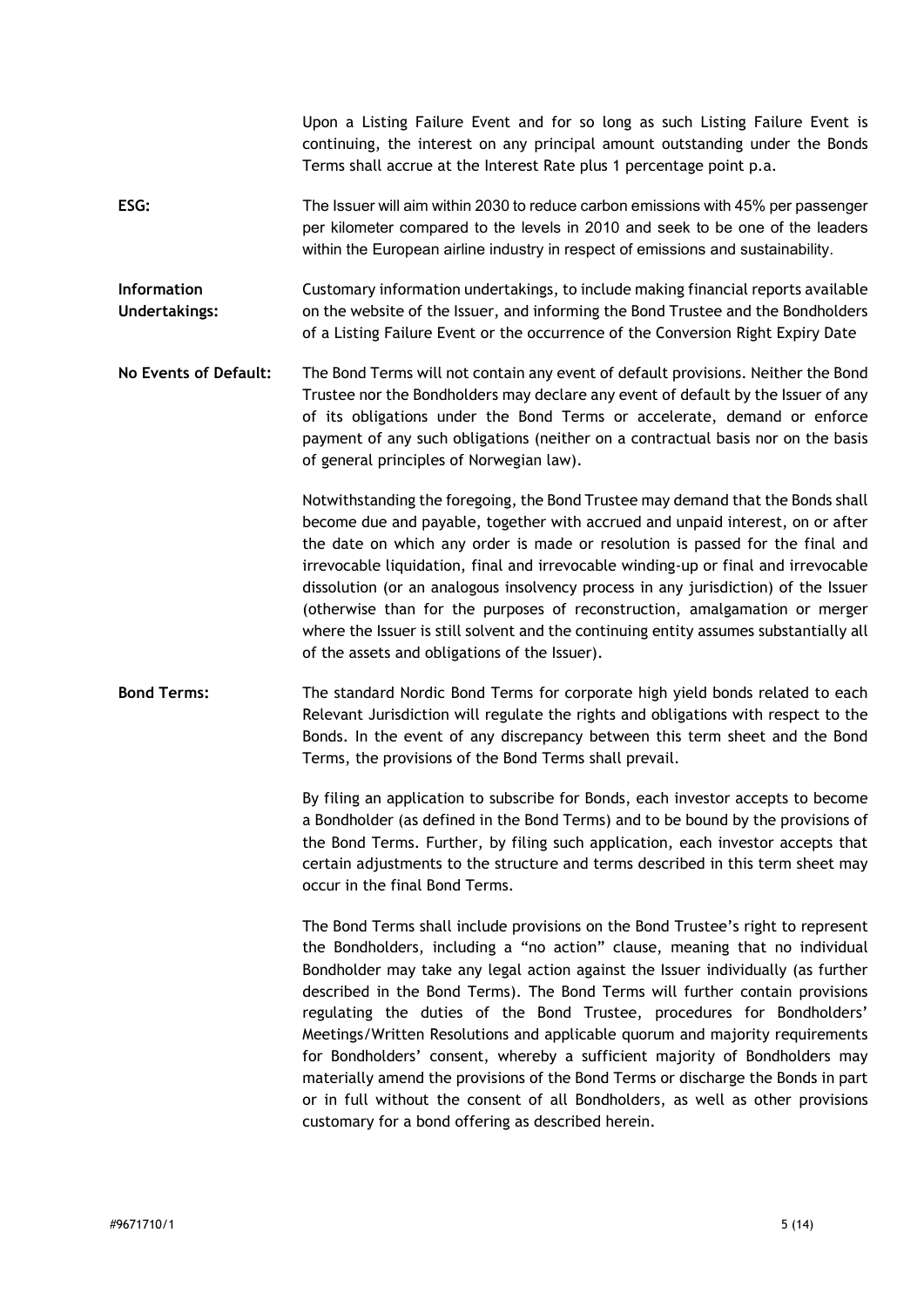| Defined terms:                             | Capitalised terms used but not defined herein shall have the meaning ascribed to<br>such terms in the standard Nordic Bond Terms for high yield bonds.                                                                                                                                                                                                                       |  |
|--------------------------------------------|------------------------------------------------------------------------------------------------------------------------------------------------------------------------------------------------------------------------------------------------------------------------------------------------------------------------------------------------------------------------------|--|
| <b>Calculation Agent:</b>                  | $[\cdot]$                                                                                                                                                                                                                                                                                                                                                                    |  |
| <b>Paying and Conversion</b><br>Agent:     | DNB Bank ASA                                                                                                                                                                                                                                                                                                                                                                 |  |
| <b>Securities Depository:</b>              | The Bonds will be registered in book entry form in Verdipapirsentralen ASA, the<br>Norwegian central securities depository (the CSD).                                                                                                                                                                                                                                        |  |
| <b>Examinership and</b><br>Reconstruction: | References to the Examinership and Reconstruction herein shall be references<br>to (i) the examinership of the Issuer and certain of its subsidiaries granted by the<br>High Court of Ireland on 7 December 2020 and (ii) the reconstruction of the Issuer<br>granted by the Oslo Probate Court on 8 December 2020, respectively.                                            |  |
| <b>Eligible Investors:</b>                 | Only holders of an unsecured debt claim against the companies subject to<br>Examinership and Reconstruction in an agreed amount (an Agreed Claim) at the<br>opening of the Examinership shall be entitled to apply for Bonds, subject in all<br>respects to applicable securities legislation.                                                                               |  |
| <b>Allocation:</b>                         | Each Eligible Investor shall be entitled to apply for Bonds in a minimum amount<br>of the Minimum Investment and a maximum amount equal to 50% of its Agreed<br>Claim.                                                                                                                                                                                                       |  |
|                                            | Bonds shall be allocated to each applying Eligible Investor on a pro rata basis,<br>based on the proportion that its Agreed Claim bears to the aggregate Agreed<br>Claims of Eligible Investors who apply for the Bonds (such proportion being, with<br>respect to such Eligible Investor, its Pro Rata Proportion).                                                         |  |
|                                            | To the extent that any Eligible Investor subscribes for less than its Pro Rata<br>Proportion, resulting in unsubscribed Bonds, such unsubscribed Bonds shall be<br>reallocated among Eligible Investors who have not been allocated the full<br>subscription applied for, in accordance with their respective Pro Rata Proportions,<br>until the Bonds are fully subscribed. |  |
| <b>Continuation of</b><br>existing debt:   | An amount of each subscriber's Agreed Claim equal to 200% of the aggregate<br>Nominal Amount of Bonds subscribed for will be converted into non-amortising<br>and interest free bonds, substantially on the terms set out in Schedule 2 (Retained<br>Claims Bonds) (the Retained Claims Bonds).                                                                              |  |
| Manager:                                   | DNB Bank ASA, DNB Markets                                                                                                                                                                                                                                                                                                                                                    |  |
| <b>Repurchase of Bonds:</b>                | The Issuer may purchase and hold Bonds and such Bonds may be retained, sold or<br>cancelled in the Issuer's sole discretion.                                                                                                                                                                                                                                                 |  |
| Terms of subscription:                     | Any subscriber of the Bonds specifically authorises the Bond Trustee to execute<br>and deliver the Bond Terms on behalf of the prospective Bondholder, who will<br>execute and deliver relevant application forms prior to receiving Bond allotments.<br>On this basis, the Issuer and the Bond Trustee will execute and deliver the Bond                                    |  |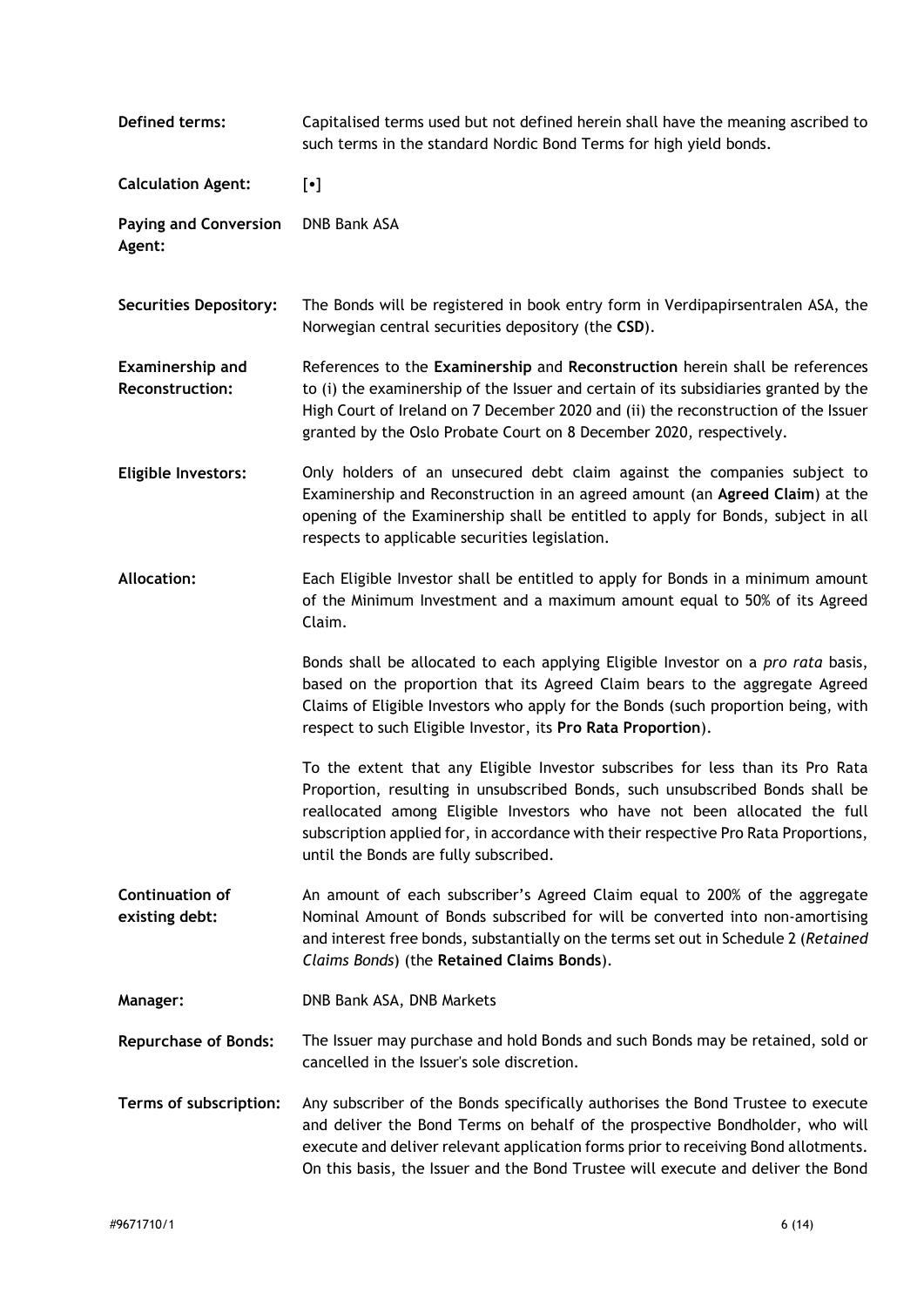|                                      | Terms and the latter's execution and delivery shall be on behalf of all of the<br>subscribers, such that they thereby become bound by the Bond Terms. The Bond<br>Terms specify that by virtue of being registered as a Bondholder (directly or<br>indirectly) with the CSD, the Bondholders are bound by the terms of the Bond<br>Terms and any other Finance Document, without any further action required to<br>be taken or formalities to be complied with.<br>The Bond Terms shall be made available to the general public for inspection                                                                                                                             |
|--------------------------------------|----------------------------------------------------------------------------------------------------------------------------------------------------------------------------------------------------------------------------------------------------------------------------------------------------------------------------------------------------------------------------------------------------------------------------------------------------------------------------------------------------------------------------------------------------------------------------------------------------------------------------------------------------------------------------|
|                                      | purposes and may, until redemption in full of the Bonds, be obtained on request<br>to the Bond Trustee or the Issuer.                                                                                                                                                                                                                                                                                                                                                                                                                                                                                                                                                      |
| Subscription<br><b>Restrictions:</b> | The Bonds will only be offered or sold within the United States to Qualified<br>Institutional Buyers ("QIBs") as defined in Rule 144A under the U.S. Securities Act.                                                                                                                                                                                                                                                                                                                                                                                                                                                                                                       |
|                                      | The Bonds have not and will not be registered under the U.S. Securities Act, or<br>any state securities law except pursuant to an exemption from the registration<br>requirements of the U.S. Securities Act and appropriate exemptions under the<br>laws of any other jurisdiction. The Bonds may not be offered or sold within the<br>United States to, or for the account or benefit of, any U.S. Person (as such terms<br>are defined in regulations), except pursuant to an exemption from the registration<br>requirements of the U.S. Securities Act. Failure to comply with these restrictions<br>may constitute a violation of applicable securities legislation. |
| <b>Transfer Restrictions:</b>        | The Bonds will be freely transferable in accordance with the rules and regulations<br>governing securities registered in the CSD, and may be pledged, subject to the<br>following:                                                                                                                                                                                                                                                                                                                                                                                                                                                                                         |
|                                      | (a) Bondholders may be subject to purchase or transfer restrictions with<br>regard to the Bonds, as applicable from time to time under local laws to<br>which a Bondholder may be subject (due e.g. to its nationality, its<br>residency, its registered address or its place(s) for doing business). Each<br>Bondholder must ensure compliance with local laws and regulations at its<br>own cost and expense.                                                                                                                                                                                                                                                            |
|                                      | (b) Notwithstanding the above, a Bondholder that has purchased the Bonds<br>in contradiction to mandatory restrictions may nevertheless utilize its<br>voting rights under the Bond Terms provided that the Issuer shall not incur<br>any additional liability by complying with its obligations to such<br>Bondholder.                                                                                                                                                                                                                                                                                                                                                    |
| <b>Governing Law:</b>                | The Bond Terms will be governed by Norwegian law with Oslo District Court<br>(tingrett) as agreed legal venue.                                                                                                                                                                                                                                                                                                                                                                                                                                                                                                                                                             |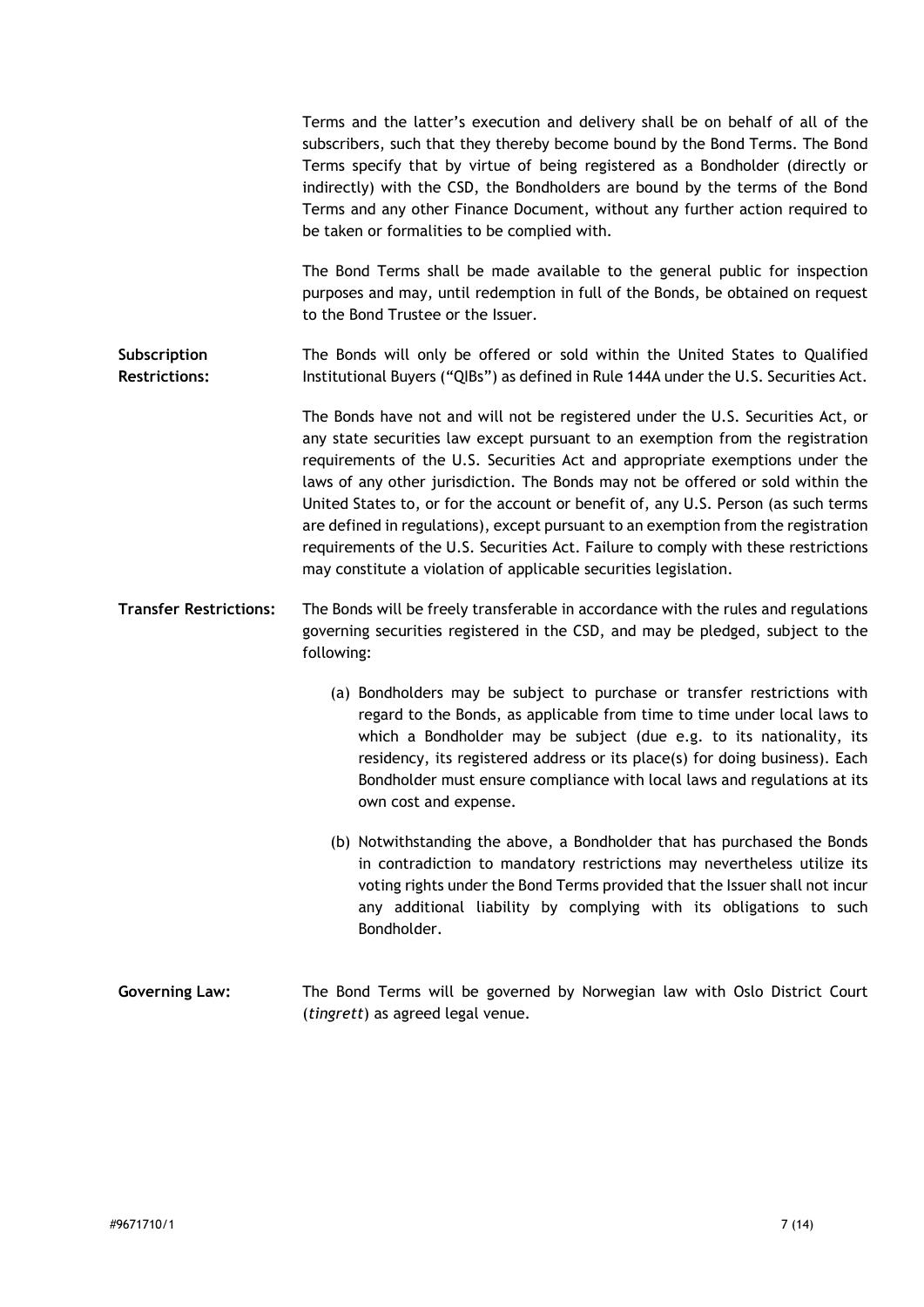## **SCHEDULE 1 CONDITIONS PRECEDENT**

### **1. Conditions precedent for disbursement to the Issuer**

- (a) Payment of the net proceeds from the issuance of the Bonds to the Issuer shall be conditional on the Bond Trustee having received in due time (as determined by the Bond Trustee) prior to the Issue Date each of the following documents, in form and substance satisfactory to the Bond Trustee:
	- (i) these Bond Terms duly executed by all parties hereto;
	- (ii) certified copies of all necessary corporate resolutions of the Issuer to issue the Bonds and execute the Finance Documents to which it is a party;
	- (iii) a certified copy of a power of attorney (unless included in the corporate resolutions) from the Issuer to relevant individuals for their execution of the Finance Documents to which it is a party, or extracts from the relevant register or similar documentation evidencing such individuals' authorisation to execute such Finance Documents on behalf of the Issuer;
	- (iv) certified copies of the Issuer's articles of association and of a full extract from the relevant company register in respect of the Issuer evidencing that the Issuer is validly existing;
	- (v) copies of the Issuer's latest Financial Reports (if any);
	- (vi) confirmation that the applicable prospectus requirements (ref the EU prospectus directive (2003/71 EC)) concerning the issuance of the Bonds have been fulfilled;
	- (vii) confirmation that the Bonds are registered in the CSD;
	- (viii) copies of any written documentation used in marketing the Bonds or made public by the Issuer or any Manager in connection with the issuance of the Bonds;
	- (ix) the Bond Trustee Fee Agreement duly executed by the parties thereto;
	- (x) legal opinions or other statements as may be required by the Bond Trustee (including in respect of corporate matters relating to the Issuer and the legality, validity and enforceability of these Bond Terms and the Finance Documents); and
	- (xi) evidence that the Retained Claims Bonds shall be issued on or about the Issue Date.

The Bond Trustee, acting in its reasonable discretion, may, regarding this Clause (C*onditions precedent for disbursement to the Issuer*), waive the requirements for documentation, or decide in its discretion that delivery of certain documents shall be made subject to an agreed closing procedure between the Bond Trustee and the Issuer.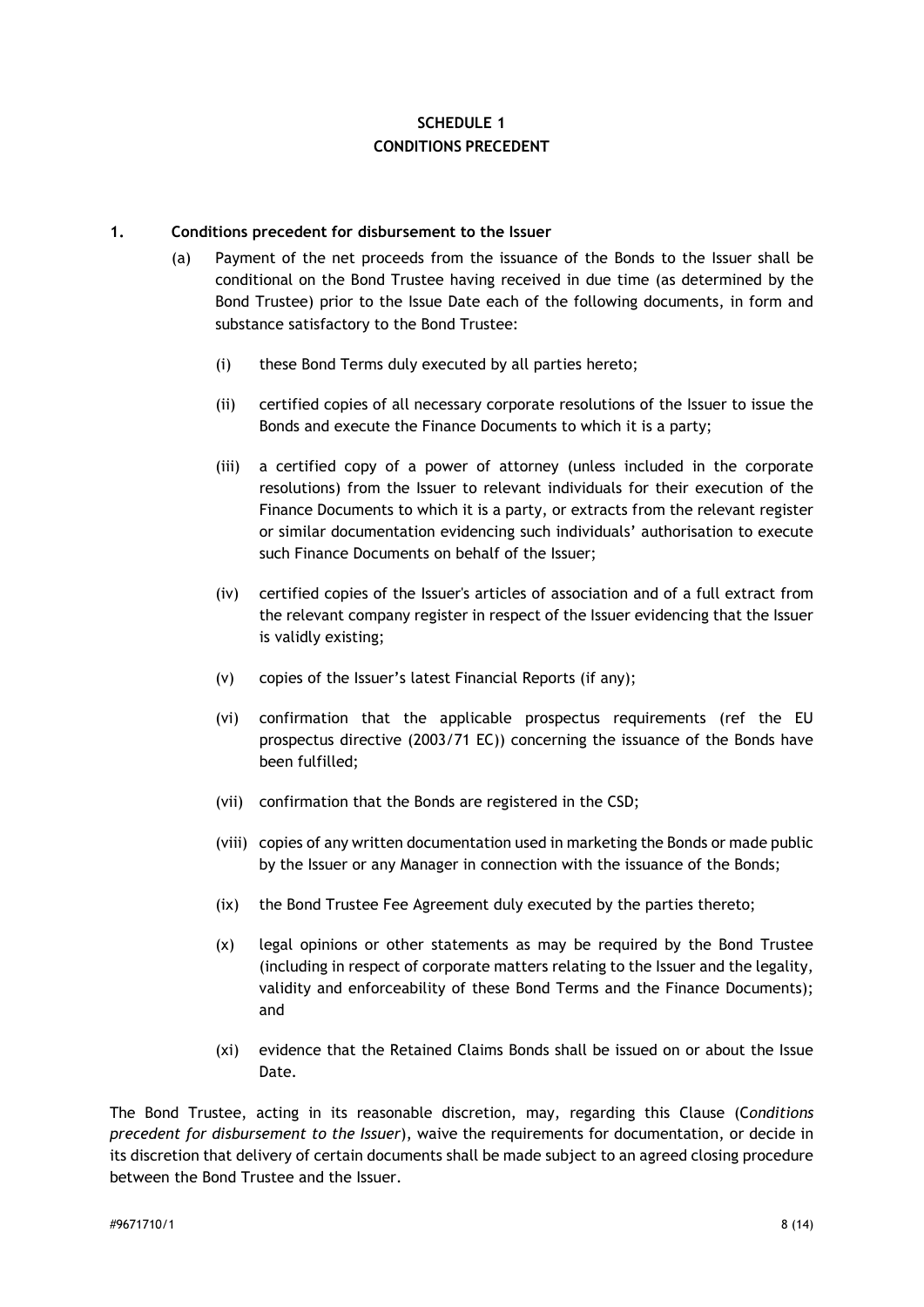# **SCHEDULE 2 RETAINED CLAIMS BONDS**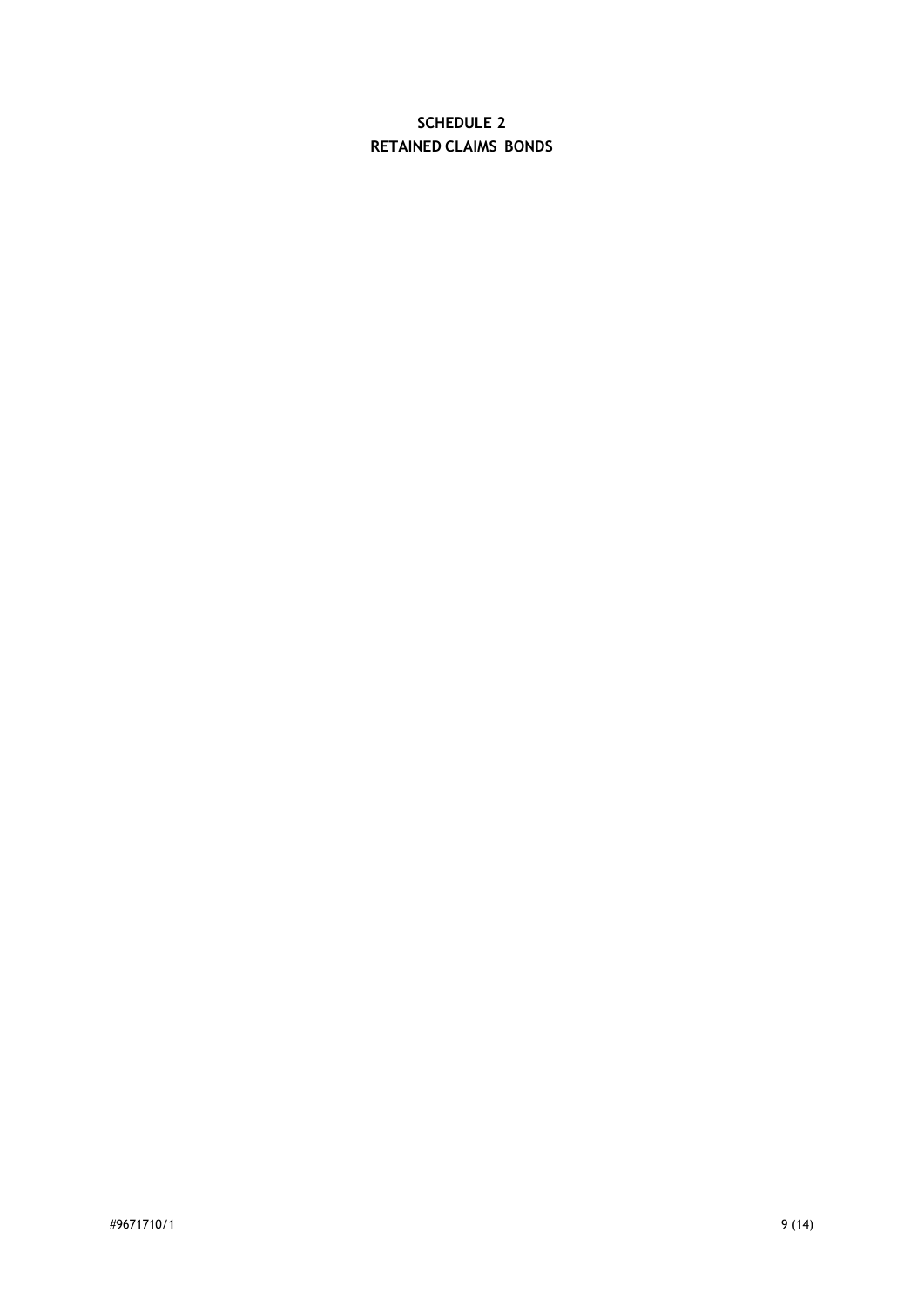# **INDICATIVE, NON-BINDING TERM SHEET**



### **NORWEGIAN AIR SHUTTLE ASA RETAINED CLAIMS BONDS 2021/2026**

**ISIN [●]**

**Issue Date: Expected to be [●]**

| Issuer:                                    | Norwegian Air Shuttle ASA, incorporated under the laws of Norway with business<br>registration number 965 920 358 and LEI-code 549300IEUH2FEM2Y6B51                                                                                                                                                                               |                                                                                                                                                                                                                                                                                                |  |
|--------------------------------------------|-----------------------------------------------------------------------------------------------------------------------------------------------------------------------------------------------------------------------------------------------------------------------------------------------------------------------------------|------------------------------------------------------------------------------------------------------------------------------------------------------------------------------------------------------------------------------------------------------------------------------------------------|--|
| Group:                                     | The Issuer with all its subsidiaries from time to time                                                                                                                                                                                                                                                                            |                                                                                                                                                                                                                                                                                                |  |
| <b>Bond Trustee:</b>                       | Nordic Trustee AS, a company existing under the laws of Norway with registration<br>number 963 342 624 and LEI-code 549300XAKTM2BMKIPT85                                                                                                                                                                                          |                                                                                                                                                                                                                                                                                                |  |
| Examinership and<br><b>Reconstruction:</b> | References to the Examinership and Reconstruction herein shall be references<br>to (i) the examinership of the Issuer and certain of its subsidiaries granted by the<br>High Court of Ireland on 7 December 2020 and (ii) the reconstruction of the Issuer<br>granted by the Oslo Probate Court on 8 December 2020, respectively. |                                                                                                                                                                                                                                                                                                |  |
| Type of Issue:                             | Zero coupon and non-amortizing unsecured bonds to be issued to certain holders<br>of an unsecured debt claim against the companies subject to Examinership and<br>Reconstruction in an agreed amount (an Agreed Claim), by way of conversion of<br>part or all of such Agreed Claim into Bonds (the Debt Conversion)              |                                                                                                                                                                                                                                                                                                |  |
| <b>Eligibility and</b><br>allocation:      | Each creditor of the Group shall be entitled to participate in the Debt Conversion<br>in an amount equal to 200% of such creditor's subscription for:                                                                                                                                                                             |                                                                                                                                                                                                                                                                                                |  |
|                                            | (a)                                                                                                                                                                                                                                                                                                                               | certain perpetual subordinated convertible bonds to be issued by the Issuer<br>on or about the Issue Date (New Capital Perpetual Bonds); and                                                                                                                                                   |  |
|                                            | (b)                                                                                                                                                                                                                                                                                                                               | in the case of creditors that, taken together with their affiliates and related<br>parties, hold less than EUR 100,000 of existing debt claims (or its equivalent<br>in another currency), ordinary shares in the private placement of the Issuer<br>to take place on or about the Issue Date. |  |
| Currency:                                  | $[\bullet]$                                                                                                                                                                                                                                                                                                                       |                                                                                                                                                                                                                                                                                                |  |
| <b>Issue Date:</b>                         |                                                                                                                                                                                                                                                                                                                                   | Expected to be $[•]$                                                                                                                                                                                                                                                                           |  |
| <b>Maturity Date:</b>                      | In respect of 50% of the Bonds issued to each Bondholder on the Issue Date, 30<br>September 2025, and in respect of the remaining 50% of the Bonds issued to each<br>Bondholder on the Issue date, 30 September 2026.                                                                                                             |                                                                                                                                                                                                                                                                                                |  |
| Zero coupon:                               | The Bonds shall not accrue interest.                                                                                                                                                                                                                                                                                              |                                                                                                                                                                                                                                                                                                |  |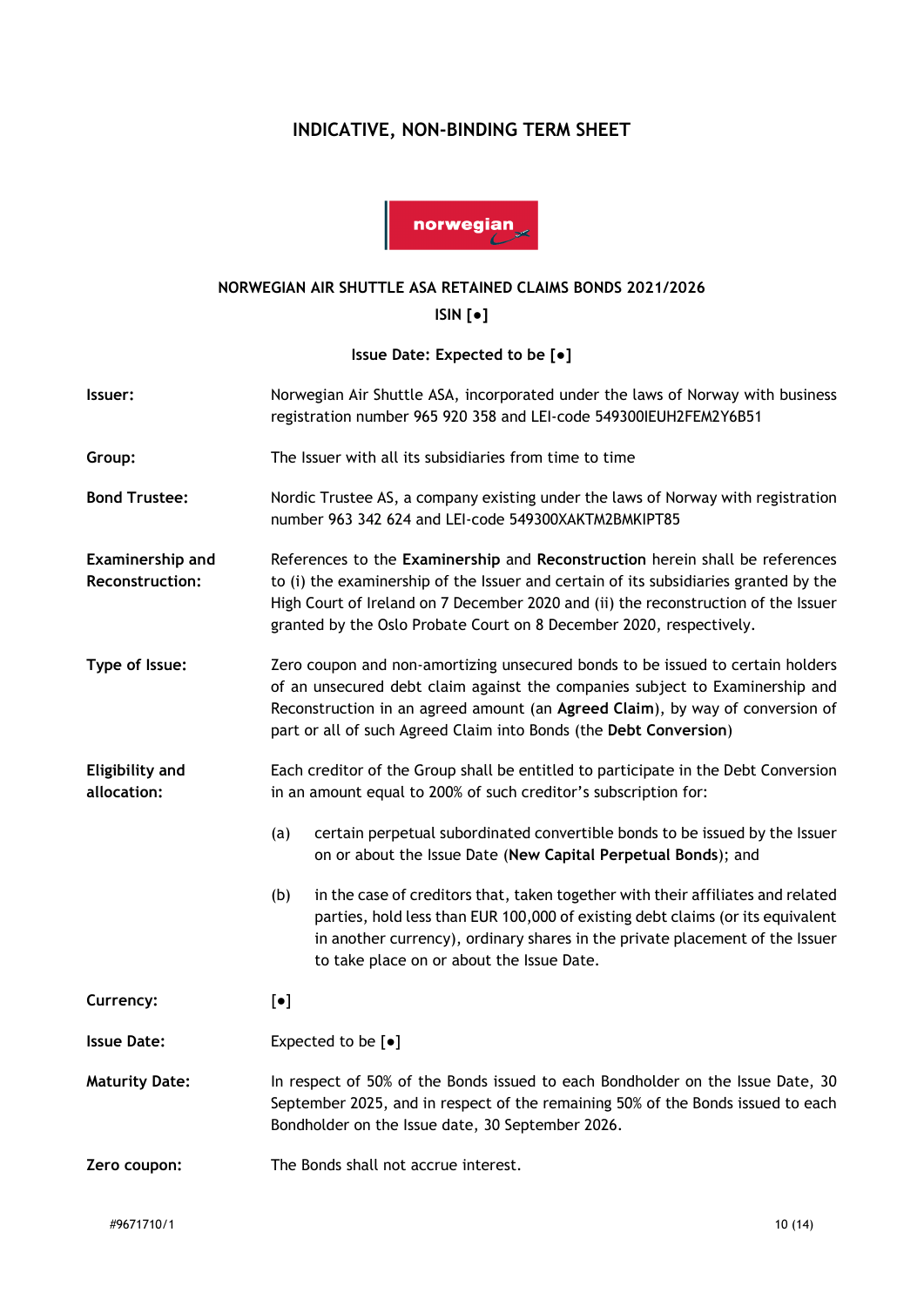<span id="page-10-0"></span>

| <b>Subscription Price:</b>                 | 100% of the Nominal Amount                                                                                                                                                                                                                                                                                                              |
|--------------------------------------------|-----------------------------------------------------------------------------------------------------------------------------------------------------------------------------------------------------------------------------------------------------------------------------------------------------------------------------------------|
| <b>Status of the Bonds:</b>                | The Bonds will constitute senior unsecured debt obligations of the Issuer. The<br>Bonds will rank at least pari passu with each other and with all other obligations<br>of the Issuer (save for such claims which are preferred by bankruptcy, insolvency,<br>liquidation or other similar laws of general application).                |
| Listing:                                   | The Issuer shall use its reasonable endeavours to ensure that the Bonds are listed<br>on an Exchange on or before the end of 1 <sup>st</sup> quarter of 2022 and thereafter remain<br>listed on an Exchange until the Bonds have been redeemed in full.                                                                                 |
| Exchange:                                  | Oslo Børs or any regulated market as such term is understood in accordance with<br>the Markets in Financial Instruments Directive (Directive 2004/39/EC) or the<br>Markets in Financial Instruments Directive 2014/65/EU (MiFID II), as applicable.                                                                                     |
| <b>Transaction Security:</b>               | Unsecured                                                                                                                                                                                                                                                                                                                               |
| <b>Finance Documents</b>                   | The Bond Terms, the Bond Trustee Agreement and any other document designated<br>by the Issuer and the Bond Trustee as a Finance Document.                                                                                                                                                                                               |
| <b>Information</b><br><b>Undertakings:</b> | Standard information undertakings pursuant to the Bond Terms                                                                                                                                                                                                                                                                            |
| <b>General Undertakings:</b>               | Standard general undertakings pursuant to the Bond Terms, addressing<br>authorisations, compliance with laws, continuation of business, corporate status,<br>mergers and de-mergers, financial indebtedness, negative pledge, financial<br>support, disposals and related party transactions                                            |
| ESG:                                       | The Issuer will aim within 2030 to reduce carbon emissions with 45% per passenger<br>per kilometer compared to the levels in 2010 and seek to be one of the leaders<br>within the European airline industry in respect of emissions and sustainability.                                                                                 |
| <b>Events of Default:</b>                  | Standard Event of Default provisions applicable to the Issuer pursuant to the Bond<br>Terms, with a cross acceleration threshold of NOK $\lceil \cdot \rceil^5$ (or equivalent thereof in<br>any other currency) and an equal threshold amount for insolvency or insolvency<br>proceedings, creditor's process and material litigation. |
| <b>Dividend Restriction:</b>               | No declaration or making of dividend payments, repurchase of shares or other<br>distributions or loans to shareholders of the Issuer at any time while the Bonds<br>remain outstanding.                                                                                                                                                 |
| <b>Bond Terms:</b>                         | The standard Nordic Bond Terms for corporate high yield bonds related to each<br>Relevant Jurisdiction will regulate the rights and obligations with respect to the<br>Bonds. In the event of any discrepancy between this term sheet and the Bond<br>Terms, the provisions of the Bond Terms shall prevail.                            |
|                                            | By filing an application to subscribe for Bonds, each investor accepts to become<br>a Bondholder (as defined in the Bond Terms) and to be bound by the provisions of<br>the Bond Terms. Further, by filing such application, each investor accepts that                                                                                 |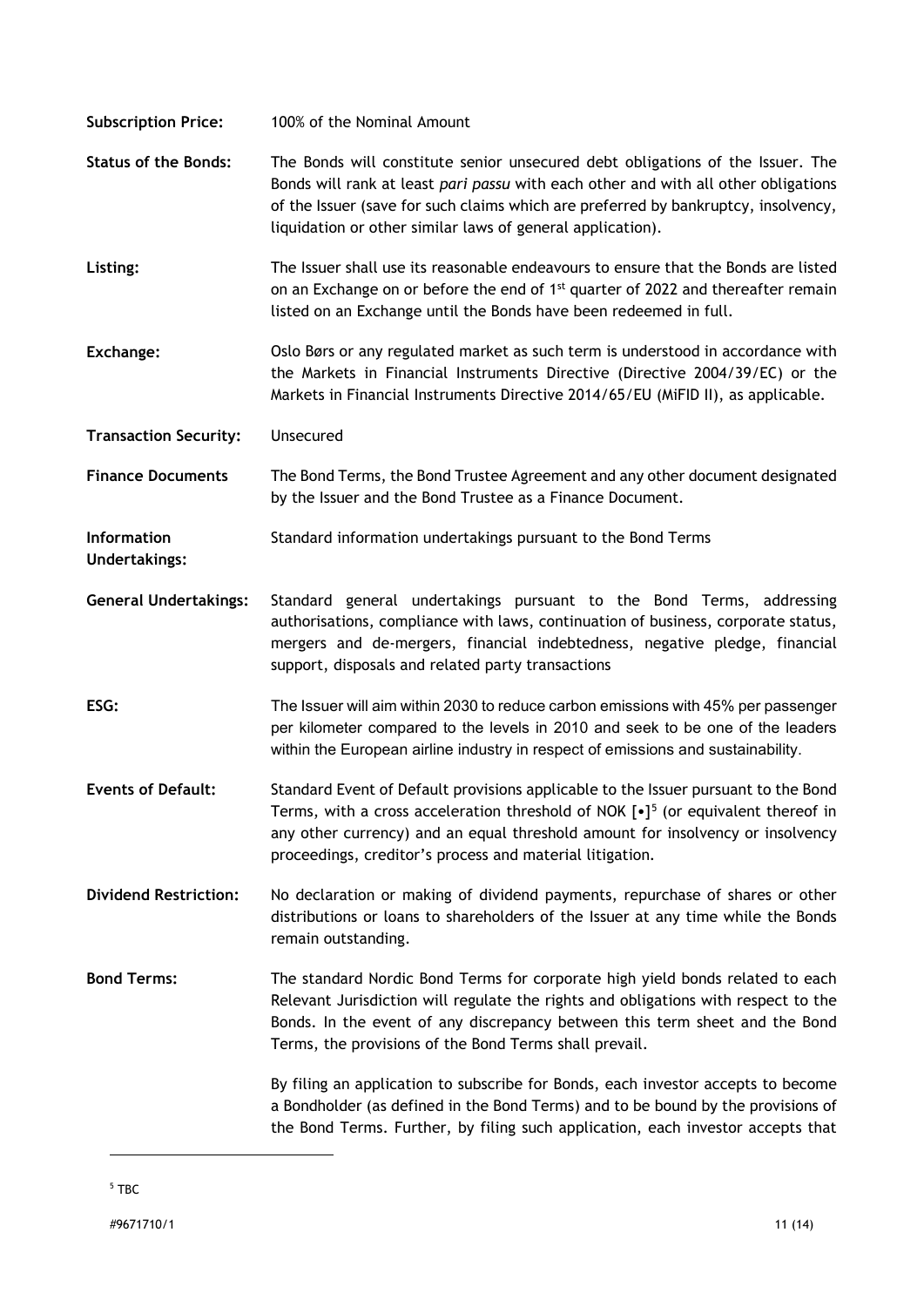certain adjustments to the structure and terms described in this term sheet may occur in the final Bond Terms.

The Bond Terms shall include provisions on the Bond Trustee's right to represent the Bondholders, including a "no action" clause, meaning that no individual Bondholder may take any legal action against the Issuer individually (as further described in the Bond Terms). The Bond Terms will further contain provisions regulating the duties of the Bond Trustee, procedures for Bondholders' Meetings/Written Resolutions and applicable quorum and majority requirements for Bondholders' consent, whereby a sufficient majority of Bondholders may materially amend the provisions of the Bond Terms or discharge the Bonds in part or in full without the consent of all Bondholders, as well as other provisions customary for a bond offering as described herein.

- **Defined terms:** Capitalised terms used but not defined herein shall have the meaning ascribed to such terms in the Bond Terms.
- **Securities Depository:** The Bonds will be registered in book entry form in Verdipapirsentralen ASA, the Norwegian central securities depository (the **CSD**).
- **Repurchase of Bonds:** The Issuer may purchase and hold Bonds and such Bonds may be retained, sold or cancelled in the Issuer's sole discretion.

**Terms of subscription:** Any subscriber of the Bonds specifically authorises the Bond Trustee to execute and deliver the Bond Terms on behalf of the prospective Bondholder, who will execute and deliver relevant application forms prior to receiving Bond allotments. On this basis, the Issuer and the Bond Trustee will execute and deliver the Bond Terms and the latter's execution and delivery shall be on behalf of all of the subscribers, such that they thereby become bound by the Bond Terms. The Bond Terms specify that by virtue of being registered as a Bondholder (directly or indirectly) with the CSD, the Bondholders are bound by the terms of the Bond Terms and any other Finance Document, without any further action required to be taken or formalities to be complied with.

> The Bond Terms shall be made available to the general public for inspection purposes and may, until redemption in full of the Bonds, be obtained on request to the Bond Trustee or the Issuer.

**Subscription Restrictions:** The Bonds will only be offered or sold within the United States to Qualified Institutional Buyers ("QIBs") as defined in Rule 144A under the U.S. Securities Act.

> The Bonds have not and will not be registered under the U.S. Securities Act, or any state securities law except pursuant to an exemption from the registration requirements of the U.S. Securities Act and appropriate exemptions under the laws of any other jurisdiction. The Bonds may not be offered or sold within the United States to, or for the account or benefit of, any U.S. Person (as such terms are defined in regulations), except pursuant to an exemption from the registration requirements of the U.S. Securities Act. Failure to comply with these restrictions may constitute a violation of applicable securities legislation.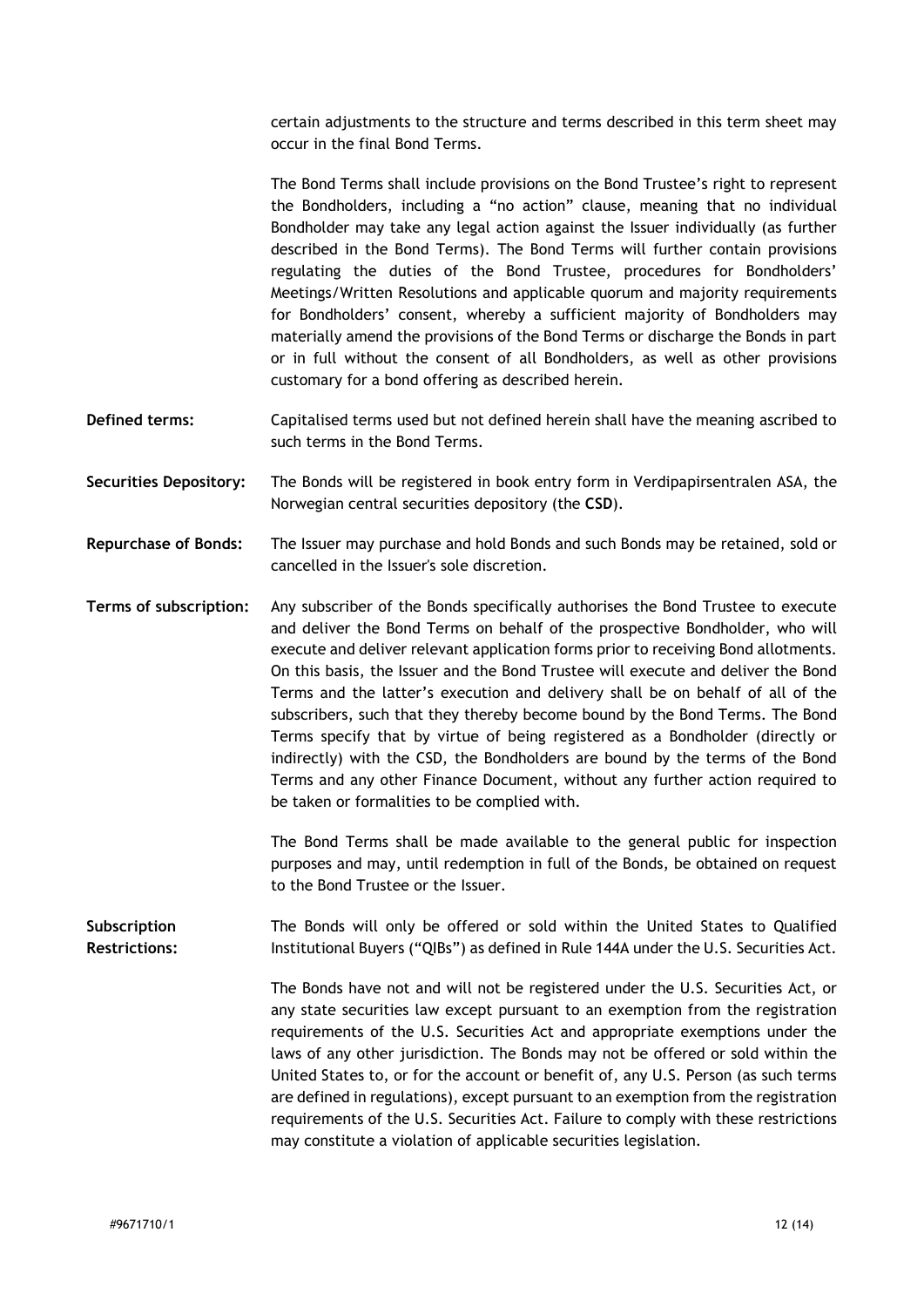### **Paying Agent:** DNB Bank ASA

- **Transfer Restrictions:** The Bonds will only become freely transferable after 31 December 2021 in accordance with the rules and regulations governing securities registered in the CSD, and may be pledged, subject to the following:
	- (a) Bondholders may be subject to purchase or transfer restrictions with regard to the Bonds, as applicable from time to time under local laws to which a Bondholder may be subject (due e.g. to its nationality, its residency, its registered address or its place(s) for doing business). Each Bondholder must ensure compliance with local laws and regulations at its own cost and expense.
	- (b) Notwithstanding the above, a Bondholder that has purchased the Bonds in contradiction to mandatory restrictions may nevertheless utilize its voting rights under the Bond Terms provided that the Issuer shall not incur any additional liability by complying with its obligations to such Bondholder.
- **Governing Law:** The Bond Terms will be governed by Norwegian law with Oslo District Court (*tingrett*) as agreed legal venue.